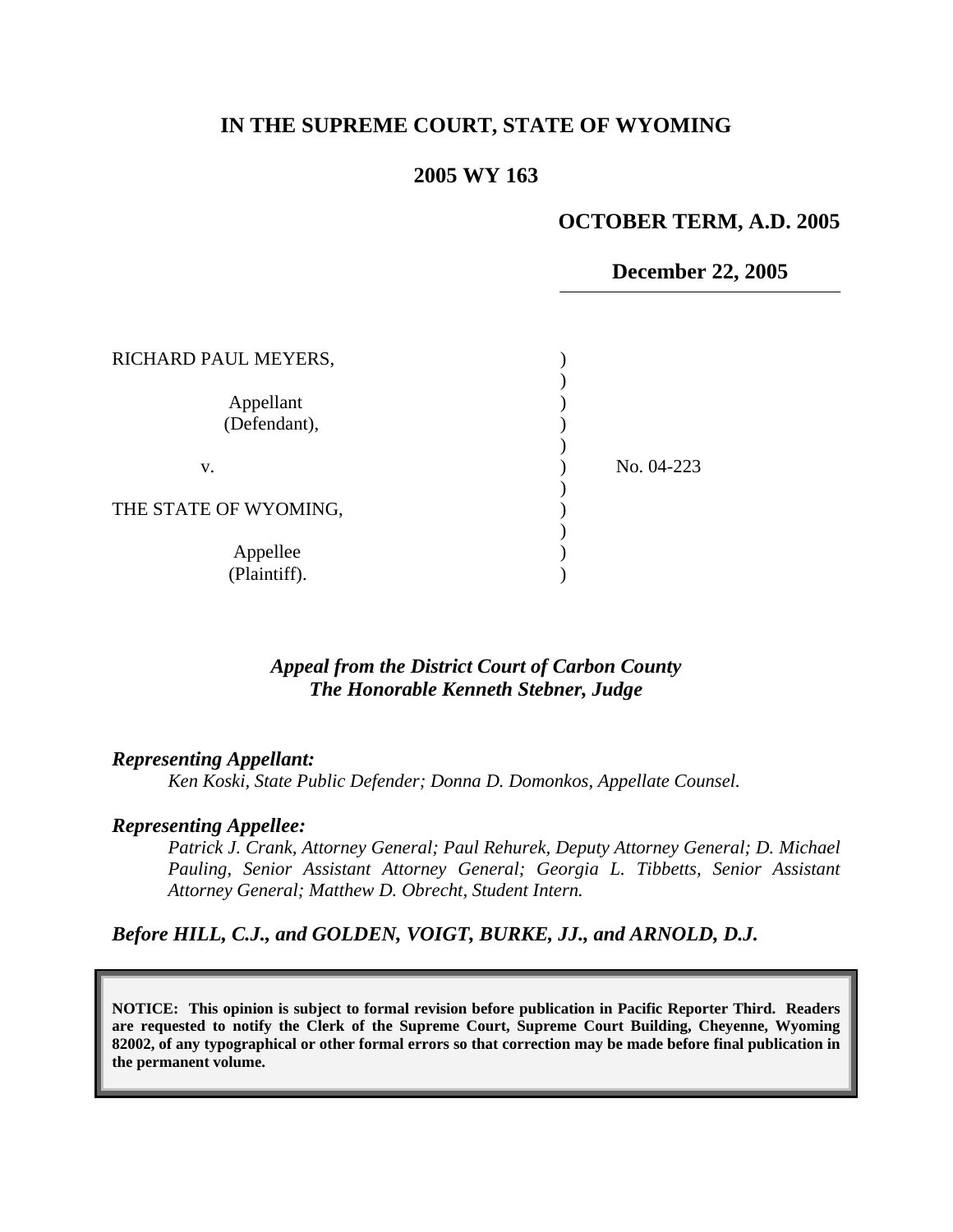### **BURKE, Justice.**

[¶1] Richard P. Meyers challenges his conviction for attempted voluntary manslaughter. Mr. Meyers claims his rights under the double jeopardy provisions of both the United States and Wyoming Constitutions were violated. Mr. Meyers also claims the district court considered improper evidence during sentencing. We affirm.

### *ISSUES*

[¶2] Mr. Meyers submits the following issues for review:

- I. Whether double jeopardy prohibited the district court from entering a judgment and sentence against [Mr. Meyers] for voluntary manslaughter.
- II. Whether the district court abused its discretion when it allowed the victim to present to the court a written and oral victim impact statement.

## *FACTS*

[¶3] On March 22, 2002, Trooper Jason Green of the Wyoming Highway Patrol responded to a call for a motorist in need of assistance on Interstate 80 in Carbon County. Trooper Green observed a vehicle on the side of the road with its four-way flashers activated. No occupants were in the vehicle, but the passenger door was ajar. Alcohol containers were in plain view and contents from the car were on the ground next to the open door. As Trooper Green continued with his investigation, Mr. Meyers arrived at the scene. Trooper Green initiated contact and grew concerned that Mr. Meyers was intoxicated. He asked Mr. Meyers to accompany him to his patrol car. Trooper Green advised of his intention to conduct a pat-down search. Mr. Meyers informed Trooper Green that he had knives and a gun in his pocket. Trooper Green ordered Mr. Meyers to place his hands on the hood of the patrol car. Mr. Meyers initially complied, but, as Trooper Green approached him, Mr. Meyers stated that he would not relinquish his gun. He then pulled the gun from his pocket. Trooper Green responded by retreating to a safer position and drawing his weapon. Mr. Meyers began shooting at Trooper Green. Trooper Green returned fire. The confrontation ended when Mr. Meyers fled the scene. He was apprehended in Ogden, Utah the following day. Neither party was injured in the incident.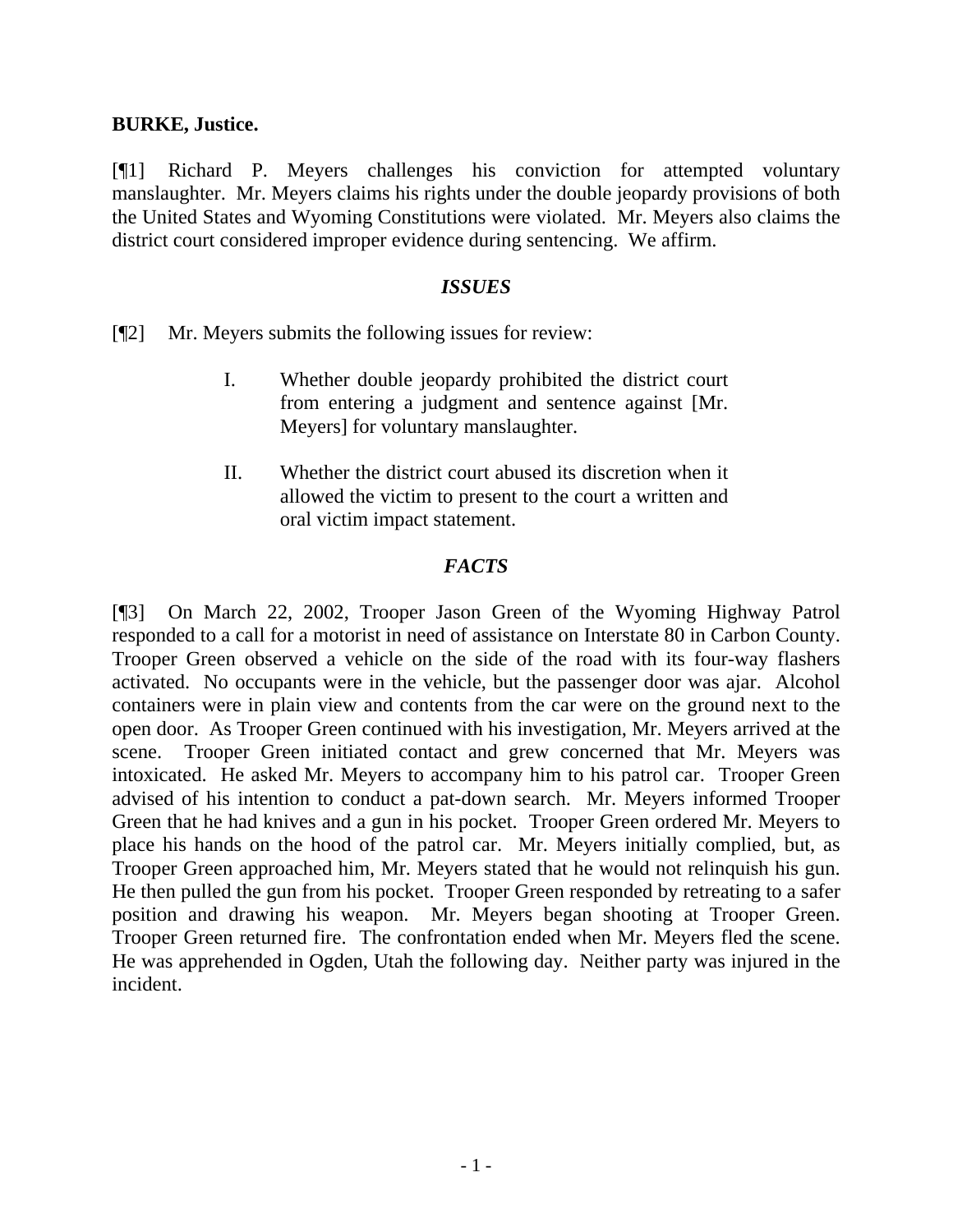[¶4] Mr. Meyers was charged with one count of felony interference with a peace officer<sup>[1](#page-2-0)</sup> and one count of attempted first degree murder.<sup>[2](#page-2-1)</sup> He pled not guilty to both counts. A trial was held. Prior to deliberations, the jury was instructed that it could find Mr. Meyers guilty of the lesser included offense of attempted second degree murder.<sup>[3](#page-2-2)</sup> On March 7, 2003, the jury returned a verdict of guilty on the charge of felony interference with a peace officer, but found Mr. Meyers not guilty of attempted first degree murder. The jury deadlocked on the lesser included offense of attempted second degree murder. The district court accepted the verdicts and declared a mistrial on the charge of attempted second degree murder.

[¶5] A new trial date was set on the charge of attempted second degree murder. Mr. Meyers filed a motion to dismiss claiming a retrial on the charge would violate both the due process and the double jeopardy provisions of the United States and Wyoming Constitutions. The district court denied the motion. The second trial commenced on November 3, 2003. On the second day of deliberations the jury indicated it was deadlocked. The district court again declared a mistrial and dismissed the jury.

<span id="page-2-1"></span><sup>2</sup> Wyo. Stat. Ann. § 6-2-101(a) (LexisNexis 2001) defines first degree murder as:

 $\overline{a}$ 

(a) Whoever purposely and with premeditated malice, or in the perpetration of, or attempt to perpetrate, . . . resisting arrest, . . . , kills any human being is guilty of murder in the first degree.

<span id="page-2-2"></span> $3$  Murder in the second degree is defined by Wyo. Stat. Ann.  $\S 6$ -2-104 (LexisNexis 2001). It states:

Whoever purposely and maliciously, but without premeditation, kills any human being is guilty of murder in the second degree, ....

The attempt element of both first degree and second degree murder is defined by Wyo. Stat. Ann. § 6-1- 301(a)(i) (LexisNexis 2001):

(a) A person is guilty of an attempt to commit a crime if:

(i) With the intent to commit the crime, he does any act which is a substantial step towards commission of the crime. A "substantial step" is conduct which is strongly corroborative of the firmness of the person's intention to complete the commission of the crime[.]

<span id="page-2-0"></span><sup>&</sup>lt;sup>1</sup> Felony interference with a peace officer is defined by Wyo. Stat. Ann.  $\S$  6-5-204(b) (LexisNexis 2001) as:

<sup>(</sup>b) A person who intentionally and knowingly causes or attempts to cause bodily injury to a peace officer engaged in the lawful performance of his official duties is guilty of a felony punishable by imprisonment for not more than ten (10) years.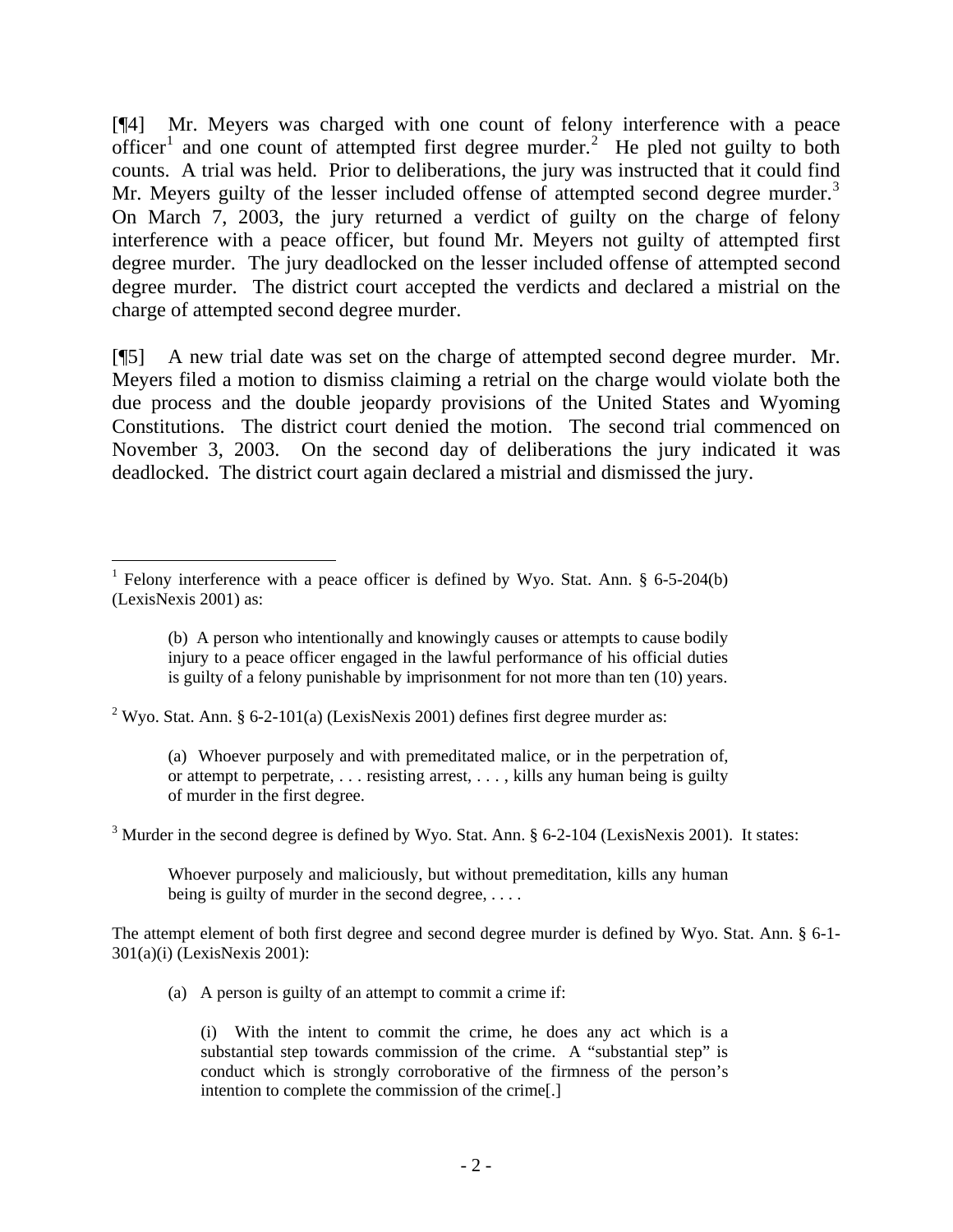[¶6] The State requested a new trial date on the same charge. Trial was scheduled for April 6, 2004. Mr. Meyers again filed a motion to dismiss based upon double jeopardy and the court's inherent power to dismiss the charge in the interest of justice. The district court, after hearing, denied the motion.

[¶7] On March 22, 2004, pursuant to a plea agreement, Mr. Meyers entered a plea of nolo contendere to attempted voluntary manslaughter.<sup>[4](#page-3-0)</sup> The district court accepted the plea. Mr. Meyers was sentenced to a single term of imprisonment of 18 to 20 years with credit for 788 days. This appeal followed.

# *DISCUSSION*

[¶8] In his first claim of error, Mr. Meyers alleges a violation of the double jeopardy provisions of the United States and Wyoming Constitutions. The Fifth Amendment of the United States Constitution and Article 1, Section 11 of the Wyoming Constitution guarantee that a person will not be placed twice in jeopardy for the same criminal offense. The Fifth Amendment to the United States Constitution guarantees that no "person be subject for the same offense to be twice put in jeopardy of life or limb . . . ." The Wyoming Constitution contains a similar provision in Article 1, Section 11 which states:

> No person shall be compelled to testify against himself in any criminal case, nor shall any person be twice put in jeopardy for the same offense. If a jury disagree, or if the judgment be arrested after a verdict, or if the judgment be reversed for error in law, the accused shall not be deemed to have been in jeopardy.

We have previously recognized that "[a]lthough the federal and [the] Wyoming double jeopardy clauses are dissimilar in language, they have the same meaning and are coextensive in application." *Longstreth v. State*, 890 P.2d 551, 553 (Wyo. 1995). We review claims alleging violations of a constitutional right under our *de novo* standard of review. *Strickland v. State,* 2004 WY 91, ¶ 40, 94 P.3d 1034, 1051 (Wyo. 2004).

(i) Voluntarily, upon a sudden heat of passion;  $\dots$ 

 $\overline{a}$ 

<span id="page-3-0"></span><sup>&</sup>lt;sup>4</sup> Voluntary manslaughter is defined by Wyo. Stat. Ann. § 6-2-105(a)(i) (LexisNexis 2001) which states:

<sup>(</sup>a) A person is guilty of manslaughter if he unlawfully kills any human being without malice, expressed or implied, . . . :

The attempt element of voluntary manslaughter is defined by Wyo. Stat. Ann.  $\S 6$ -1-301(a)(i).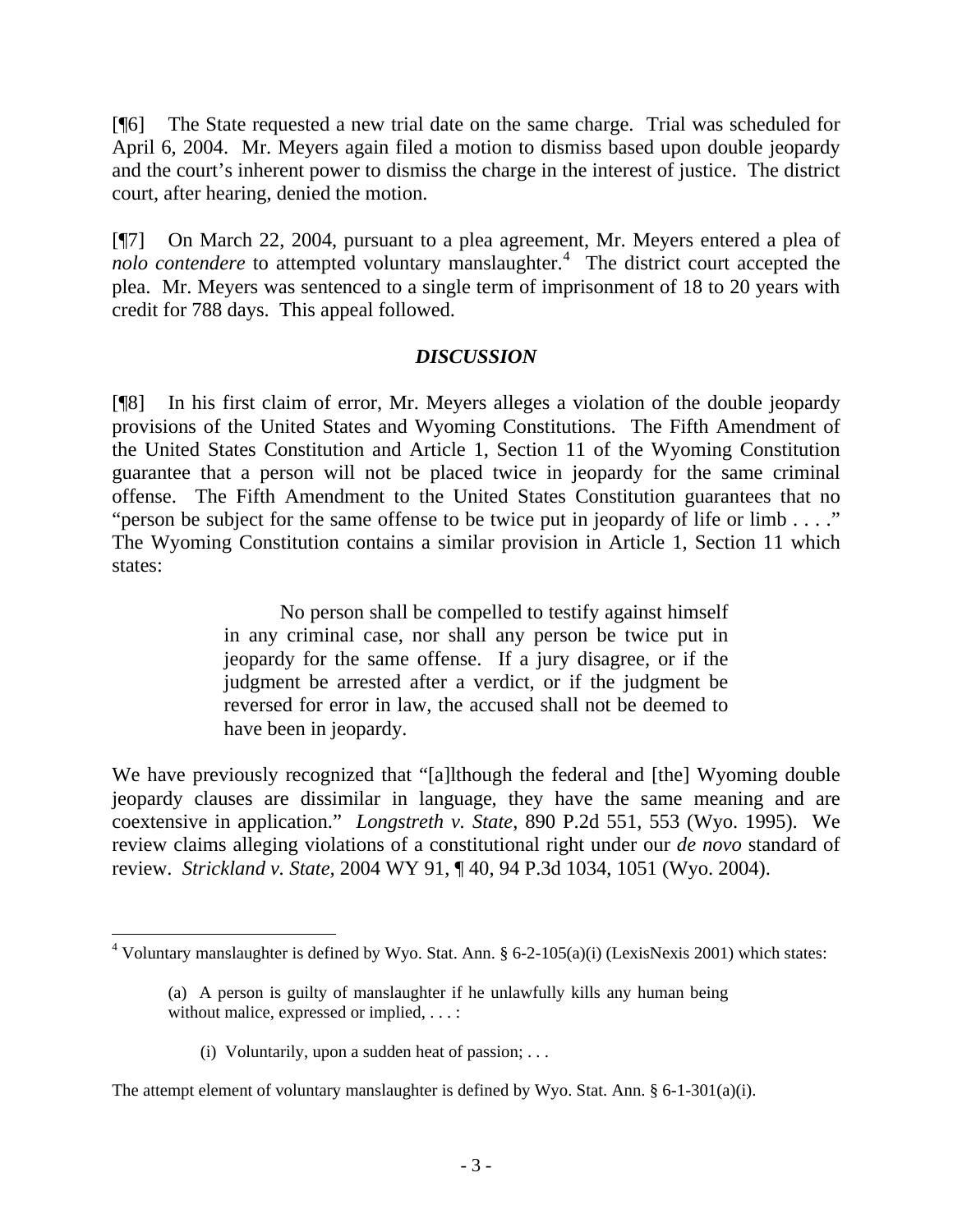[¶9] The double jeopardy provisions of both Constitutions provide an accused three protections: 1) protection against a second prosecution for the same offense following an acquittal; 2) protection against a second prosecution for the same offense after a conviction; and 3) protection against multiple punishments for the same offense. *Pope v. State*, 2002 WY 9, ¶ 14, 38 P.3d 1069, 1072 (Wyo. 2002). Mr. Meyers has failed to establish a violation of any of these protections.

[¶10] Mr. Meyers was convicted of felony interference with a peace officer. He was never acquitted, or convicted, of attempted second degree murder. Mr. Meyers concedes that the offenses of felony interference with a peace officer and attempted second degree murder encompass separate and distinct statutory elements and that the State could properly bring both charges against him.<sup>[5](#page-4-0)</sup> Mr. Meyers concedes that he did not receive multiple punishments for the same offense. He acknowledges that his convictions were properly merged for the purposes of sentencing. *See Owen v. State*, 902 P.2d 190, 195 (Wyo. 1995); *Vigil v. State*, 563 P.2d 1344, 1354 (Wyo. 1977). He also acknowledges that a retrial following a hung jury does not violate principles of double jeopardy. *Richardson v. United States*, 468 U.S. 317, 324, 104 S.Ct. 3081, 3085, 82 L.Ed.2d 242 (1984); *Arizona v. Washington,* 434 U.S. 497, 505, 98 S.Ct. 824, 830, 54 L.Ed.2d 717 (1978); *United States v. Perez*, 22 U.S. 579, 580 6 L.Ed. 165, 166 (1824). As was noted by the U.S. Supreme Court, "without exception, the courts have held that the trial judge may discharge a genuinely deadlocked jury and require the defendant to submit to a second trial. This rule accords recognition to society's interest in giving the prosecution one complete opportunity to convict those who have violated its laws." *Arizona*, 434 U.S. at 509, 98 S.Ct. at 832.

[¶11] In reality, Mr. Meyers does not assert a constitutional double jeopardy violation in his first claim of error. Rather, he urges us

> to adopt a rule of law, consistent with the Double Jeopardy Clause, which would bar prosecution of a defendant following a trial where the jury is deadlocked on one count, but has reached a decision on the other count, where the count which has been decided and the retrial on the deadlocked count would merely result in a conviction for merged sentences.

 $\overline{a}$ 

<span id="page-4-0"></span><sup>&</sup>lt;sup>5</sup> The *Blockburger* test is used to analyze claims that a person has been prosecuted twice for the same offense and is articulated as follows: "The applicable rule is that where the same act or transaction constitutes a violation of two distinct statutory provisions, the test to be applied to determine whether there are two offenses or only one, is whether each provision requires proof of a fact which the other does not." *Blockburger v. United States*, 284 U.S. 299, 304, 52 S.Ct. 180, 182, 76 L.Ed. 306 (1932). We adopted the *Blockburger* test in *State v. Keffer*, 860 P.2d 1118, 1131 (Wyo. 1993).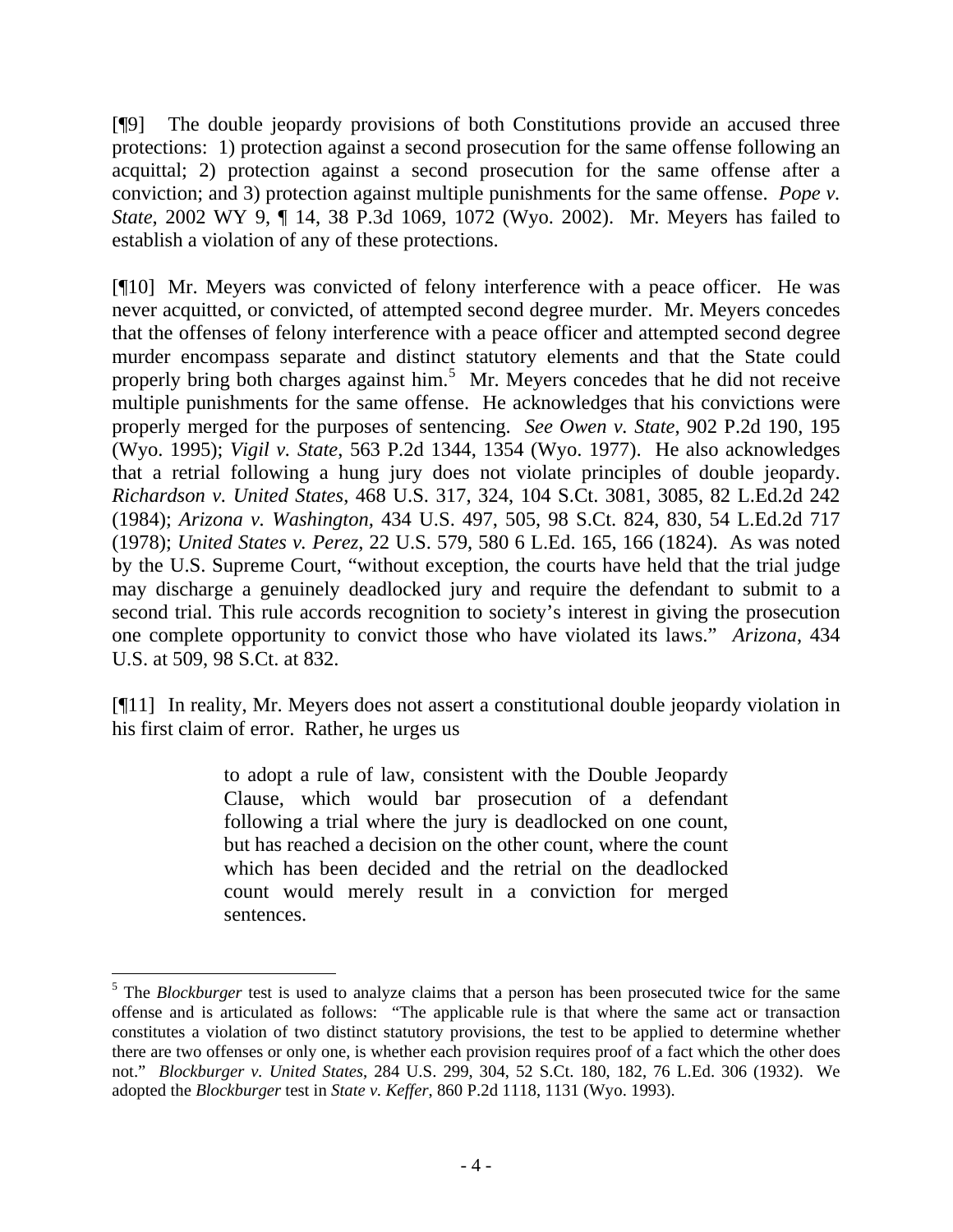Although unclear from his appellate brief, Mr. Meyers appears to rely upon a Tennessee decision, *State v. Witt*, 572 S.W.2d 913 (Tenn. 1978), to support his position. In *Witt,* the trial court dismissed first degree murder charges against the defendant after three mistrials had been declared because of deadlocked juries. The State appealed. The Tennessee Supreme Court, after specifically recognizing that double jeopardy protection was not implicated, upheld the dismissal on the basis that:

> . . . trial judges have the inherent authority to terminate a prosecution in the exercise of a sound judicial discretion, where . . . repeated trials, free of prejudicial error, have resulted in genuinely deadlocked juries and where it appears that at future trials substantially the same evidence will be presented and that the probability of continued hung juries is great.

*Id*. at 917.

[¶12] In his motion to dismiss, Mr. Meyers cited *Witt* contending that the district court possessed inherent authority to terminate his prosecution. The district court denied the motion stating in its decision letter:

> It is unlikely that the evidence to be admitted at the third trial will differ significantly from the first two trials (at least insofar as the only remaining charge). Two juries have deadlocked to date. The Court cannot be certain of the reasons for the hung juries except that it appears the juries disagreed as to Defendant's intent. The previous trials have been fair. Defendant's remaining charge, [attempted] seconddegree murder of a Wyoming State Trooper, is quite serious. Defendant was, at one time, appointed a public defender but now has retained private counsel, resulting in increased costs to him of another trial. However, the costs to society of dismissing the case, at this point outweigh the costs of retrial, even though the costs of retrial are significant. Finally, given the seriousness of the charges and the circumstances of the alleged crime, public perception in the justice system would be strengthened by allowing this case to proceed. At this point, the Court concludes that the interests of justice require the case to proceed to a third jury trial.

(Footnote omitted.)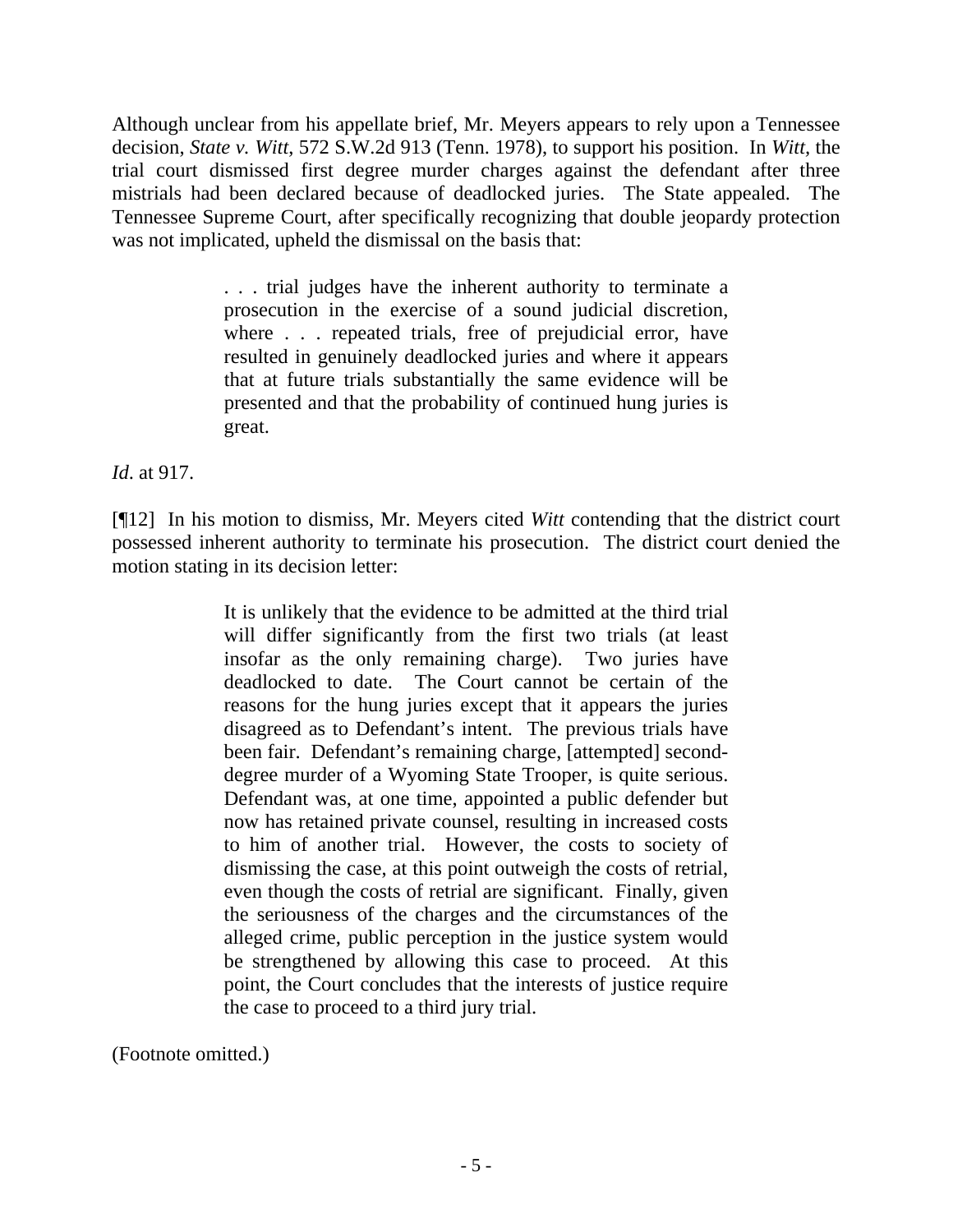[¶13] On appeal, Mr. Meyers has not challenged the district court's denial of his motion. He has not alleged the district court abused its discretion. Instead, he attempts to prevail on appeal by mischaracterizing his "inherent authority" claim as a "double jeopardy" claim. The Tennessee court rejected this approach noting that multiple trials following a hung jury cannot be accurately labeled double jeopardy. *Witt*, 572 S.W.2d at 917. Additionally, the court noted:

> The sound judicial discretion of a trial judge to terminate a criminal prosecution is a power that ought to be used with the greatest caution and only in the most urgent circumstances and for very plain and obvious causes, . . . with respect to the discretion to be exercised in finding manifest necessity for the declaration of a mistrial.

*Id*. We have not had previous occasion to address the "inherent authority" issue confronted by the Tennessee Supreme Court in *Witt* and need not determine that issue here. In this case, the district court proceeded as if it had the inherent authority to dismiss the charge but declined to do so and provided a well-reasoned explanation for its decision. We find no error in the district court's denial of the motion to dismiss.

[¶14] Additionally, we note that Mr. Meyers waived all nonjurisdictional defenses when he entered his unconditional *nolo contendere* plea:

> A criminal defendant, by pleading guilty, admits all of the essential elements of the crime charged and thus waives all nonjurisdictional defenses. A plea of nolo contendere has the same effect as a guilty plea. Therefore, when a criminal defendant pleads nolo contendere, he or she waives all nonjurisdictional defenses and objections.

> We have said that jurisdictional defenses and objections involve:

> > "[T]he very power of the state to bring the defendant into court to answer the charge against him." Jurisdictional defects include: unconstitutionality of the statute defining the crime pled to, failure of the indictment or information to state an offense, and double jeopardy.

In other words, a criminal defendant may, after pleading guilty or nolo contendere, attack a defect only if it involves "attributes of jurisdiction." Nonjurisdictional defenses and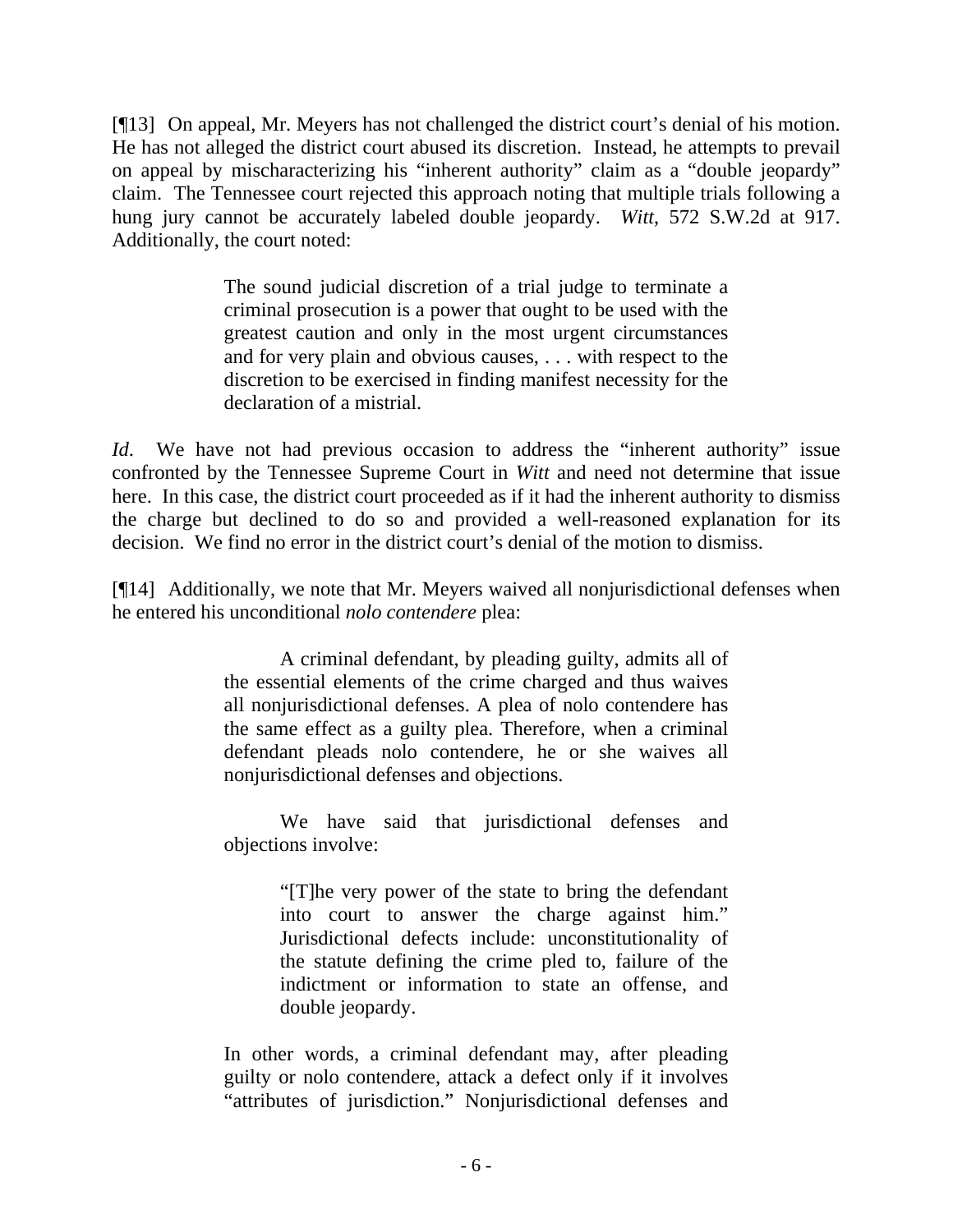objections are those "objections and defenses which would not prevent a trial."

*Ochoa v. State*, 848 P.2d 1359, 1361-62 (Wyo. 1993) (internal citations omitted). Mr. Meyers' inherent authority claim is not properly a double jeopardy claim or a jurisdictional claim which survives the entry of his plea.

[¶15] Next, Mr. Meyers challenges the sentencing procedure and sentence. His claim of error relates to the victim impact statements offered by Trooper Green. Trooper Green submitted a written victim impact statement which was included in the presentence report. He was also permitted to make an oral statement at the sentencing hearing. Mr. Meyers contends that the district court erred in considering both statements and was unduly influenced by Trooper Green's input. He claims prejudice is demonstrated by the fact that he received the maximum sentence for his crime. $6$ 

[¶16] We review sentencing decisions under our abuse of discretion standard:

"Sentencing decisions are normally within the discretion of the trial court. A sentence will not be disturbed because of sentencing procedures unless the defendant can show an abuse of discretion, procedural conduct prejudicial to him, and circumstances which manifest inherent unfairness and injustice, or conduct which offends the public sense of fair play. An error warrants reversal only when it is prejudicial and it affects an appellant's substantial rights. The party who is appealing bears the burden to establish that an error was prejudicial."

*Bitz v. State*, 2003 WY 140, ¶ 7, 78 P.3d 257, 259 (Wyo. 2003) (internal citations and quotation marks omitted). Because Mr. Meyers failed to object during the sentencing hearing, our review is limited to a search for plain error:

> "First, the record must be clear as to the incident which is alleged as error. Second, the party claiming the error amounted to plain error must demonstrate that a clear and unequivocal rule of law was violated. Finally, that party must prove a substantial right has been denied him and, as a result, he has been materially prejudiced."

 $\overline{a}$ 

<span id="page-7-0"></span> $6$  Mr. Meyers was sentenced to a term of imprisonment of 18 to 20 years. The crime of manslaughter carries a maximum prison sentence of 20 years. Wyo. Stat. Ann. § 6-2-105(b) (LexisNexis 2001).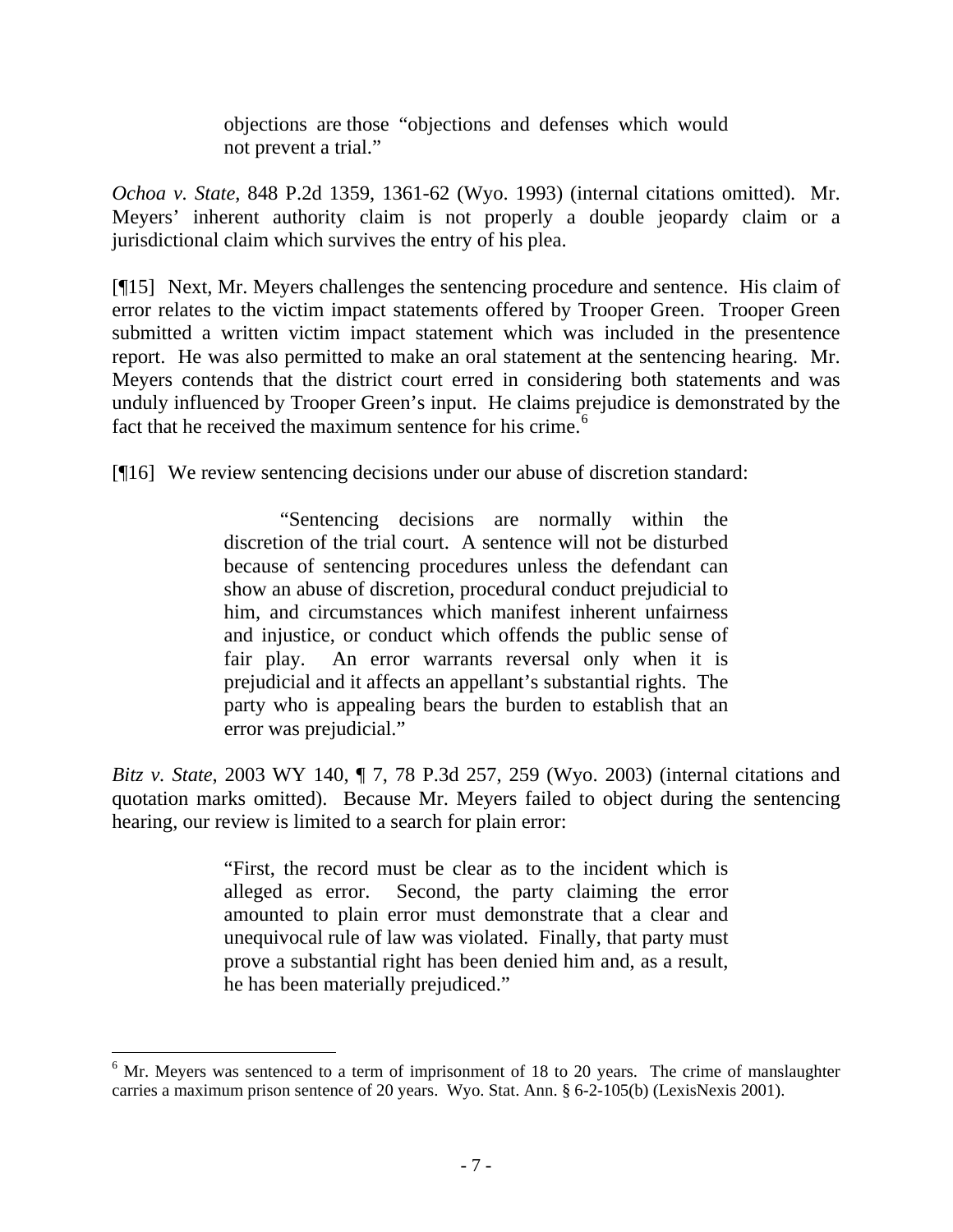*Wilks v. State*, 2002 WY 100, ¶ 7, 49 P.3d 975, 981 (Wyo. 2002).

[¶17] Mr. Meyers contends that a victim is entitled to submit a written impact statement or make an oral statement to the court, but is not entitled to offer more than one statement. Mr. Meyers relies solely on Wyo. Stat. Ann. § 7-21-102(a)(iii) (LexisNexis 2001) to support his contention that a clear and unequivocal rule of law was violated. His reliance is misplaced. Wyo. Stat. Ann. § 7-21-102(a)(iii) states:

§ 7-21-102. *Notice to crime victims.* 

(a) If a defendant is convicted of a crime involving an identifiable victim, the district attorney, upon and in accordance with the request of the victim, shall give to the victim notice of the following:

. . .

(iii) The victim's opportunity to make a written or oral impact statement for use in the preparation of the presentence investigation report concerning the defendant when a presentence investigation report is to be prepared[.]

[¶18] Our rules concerning statutory interpretation are well established. Words of a statute are to be given their plain and ordinary meaning. *Keene v. State*, 812 P.2d 147, 150 (Wyo. 1991). If the language is clear and unambiguous, effect must be given to the plain meaning of the statute. *Abeyta v. State*, 2002 WY 44, ¶ 9, 42 P.3d 1009, 1011 (Wyo. 2002).

[¶19] The language of the statute cited by Mr. Meyers is clear and unambiguous. It relates to notice which a district attorney must provide to a crime victim of his opportunity to make a victim impact statement for inclusion in the presentence report. By its terms, the statute does not limit a victim's right to also make an oral statement to the court. In fact, Wyo. Stat. Ann. § 7-21-102(a)(vi) (LexisNexis 2001) requires that the victim shall also be given notice of his "opportunity to make an impact statement at sentencing . . . " Mr. Meyers has failed to establish a violation of a clear and unequivocal rule of law.

[¶20] Although not raised by Mr. Meyers, we note that Wyo. Stat. Ann. § 7-21-103 (LexisNexis 2003), as it existed at the time of Mr. Meyers' sentencing, appears to limit a crime victim to either the submission of a written statement for inclusion in the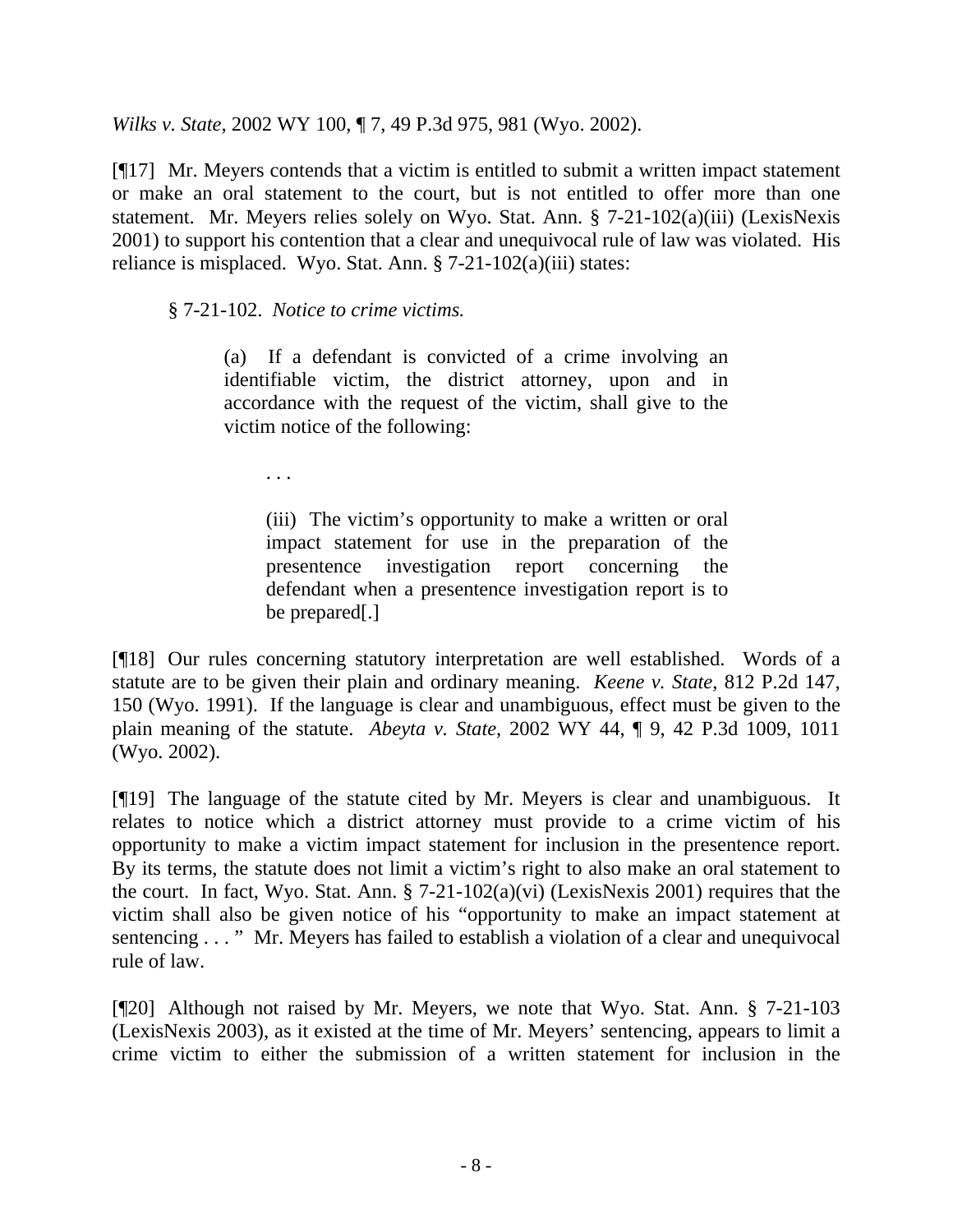presentence report or an oral statement to the court.<sup>[7](#page-9-0)</sup> The statute, however, also specifies that "[a]ny failure to comply with the terms of this chapter shall not create a cause for appeal or reduction of sentence for the defendant, . . . ." Wyo. Stat. Ann. § 7-21-103(c).

[¶21] Assuming *arguendo* that the district court erred pursuant to Wyo. Stat. Ann. § 7- 21-103 in considering both a written and oral submission and that Mr. Meyers' appeal on such issue was not barred by Wyo. Stat. Ann. § 7-21-103(c), in order to prevail on such issue, Mr. Meyers is also required to establish that he was prejudiced by such error. He has failed to meet that burden.

[¶22] In its oral pronouncement, the district court set forth its reasoning for the length of the sentence imposed. In doing so, the district court focused primarily upon Mr. Meyers' extensive criminal record and the dangerous situation created by Mr. Meyers' conduct. The court stated:

> Well, initially I want to make it clear that this Court's extremely aware of the facts of this case and the circumstances that surrounded this event . . . will guide me to impose what I feel is a proper sentence. Obviously, the State and the Defense disagree in interpreting those facts as to what they are, vis-a-vis, an appropriate sentence.

 $\overline{a}$ 

 (i) By appearing, with or without counsel, to present an oral victim impact statement at the sentencing hearing or at any subsequent hearing for correction or reduction of sentence; or

 (ii) By submitting a written victim impact statement to the department of corrections, which shall be appended to the presentence report of the defendant, or by submitting a written statement to the court in the case of any subsequent hearing for correction or reduction of sentence.

Wyo. Stat. Ann. § 7-21-103 was amended in 2005 and now states:

(a) At any hearing to determine, correct or reduce a sentence, an identifiable victim of the crime may submit, orally, in writing or both, a victim impact statement to the court.

<span id="page-9-0"></span><sup>&</sup>lt;sup>7</sup> Wyo. Stat. Ann. § 7-21-103 (LexisNexis 2003) states in pertinent part:

<sup>§ 7-21-103.</sup> *Submission of victim impact statement to sentencing court.* 

<sup>(</sup>a) Prior to imposition of sentence or any correction or reduction of sentence in a felony case, an identifiable victim of the crime may submit a victim impact statement to the court: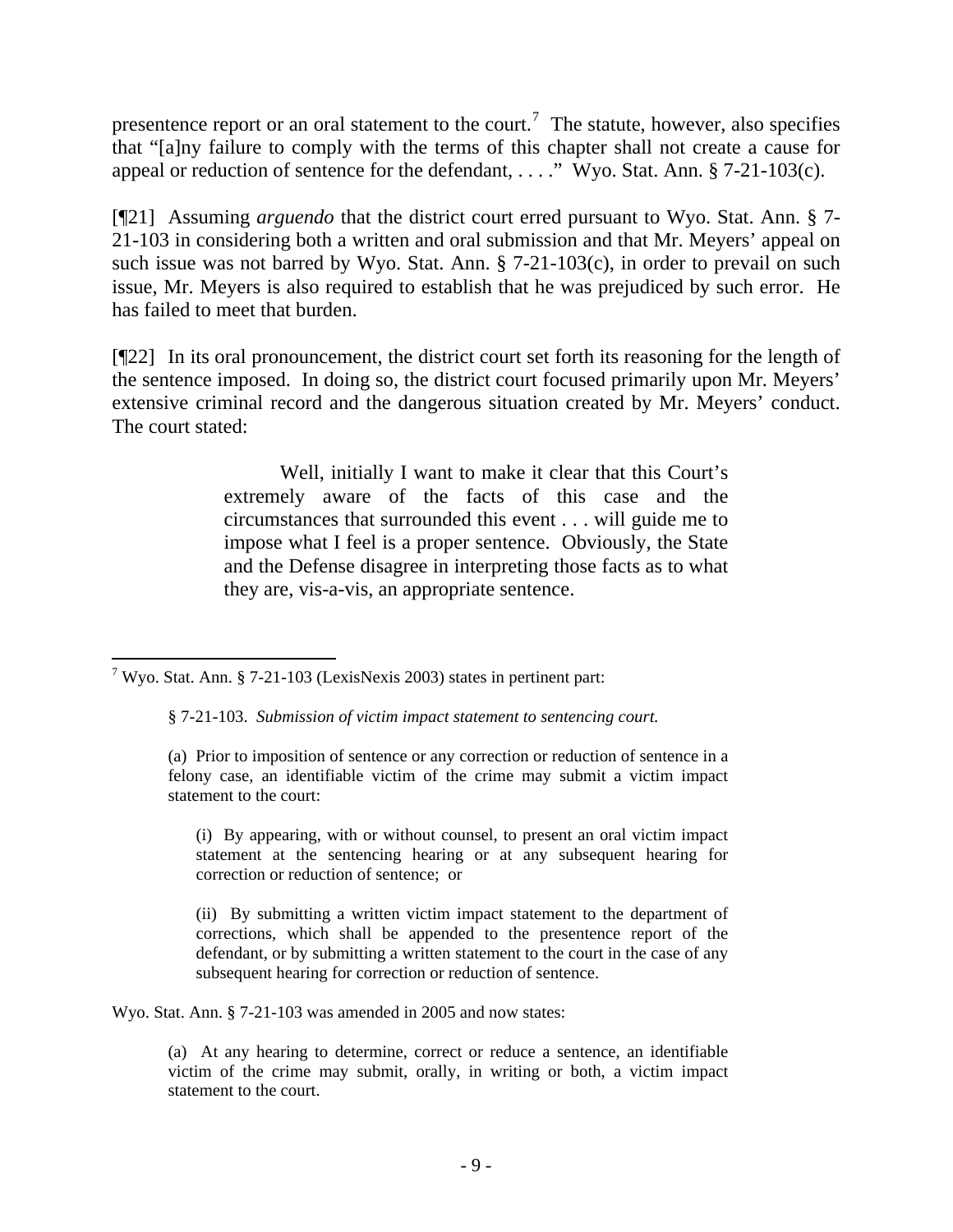The Court has listened to both the Defendant and the trooper, but will utilize my knowledge of the - - my interpretation of the events as I saw and heard them during two trials. The Court's extremely aware of the evidence in this case and will rely on its own interpretation of the facts and circumstances in imposing this sentence.

. . .

 Well, the Court recognizes that the law requires this Court to consider probation and make a finding why it should not be granted.

 The Court finds that probation should . . . not be granted, first of all, the prior criminal record that has been discussed and is in the presentence investigation, even - -

. . .

 But the prior criminal record, even taking into account the corrections that the Defendant wished placed on it and the interpretation that [defense counsel] argued should be given to this record. So the Court, in disregarding minor offenses, dismissals and the corrections that were made, I find that this record on its face demonstrates an extreme record and demonstrates dangerous behavior over a long period of time, which obviously culminated here in this most extreme event imaginable, although it did not cause death or injury to the officer or other motorists on the interstate in Carbon County, the record indicates obviously good cause for probation to not be granted.

 Also, this attempted manslaughter, in the Court's opinion, represented one of the most serious and egregious events imaginable.

 The Court has weighed, as the Defense has argued, the Defendant's version and the possible mitigation.

. . .

 [T]he Court independently, in imposing this sentence, considered the extreme danger to Trooper Green that night,